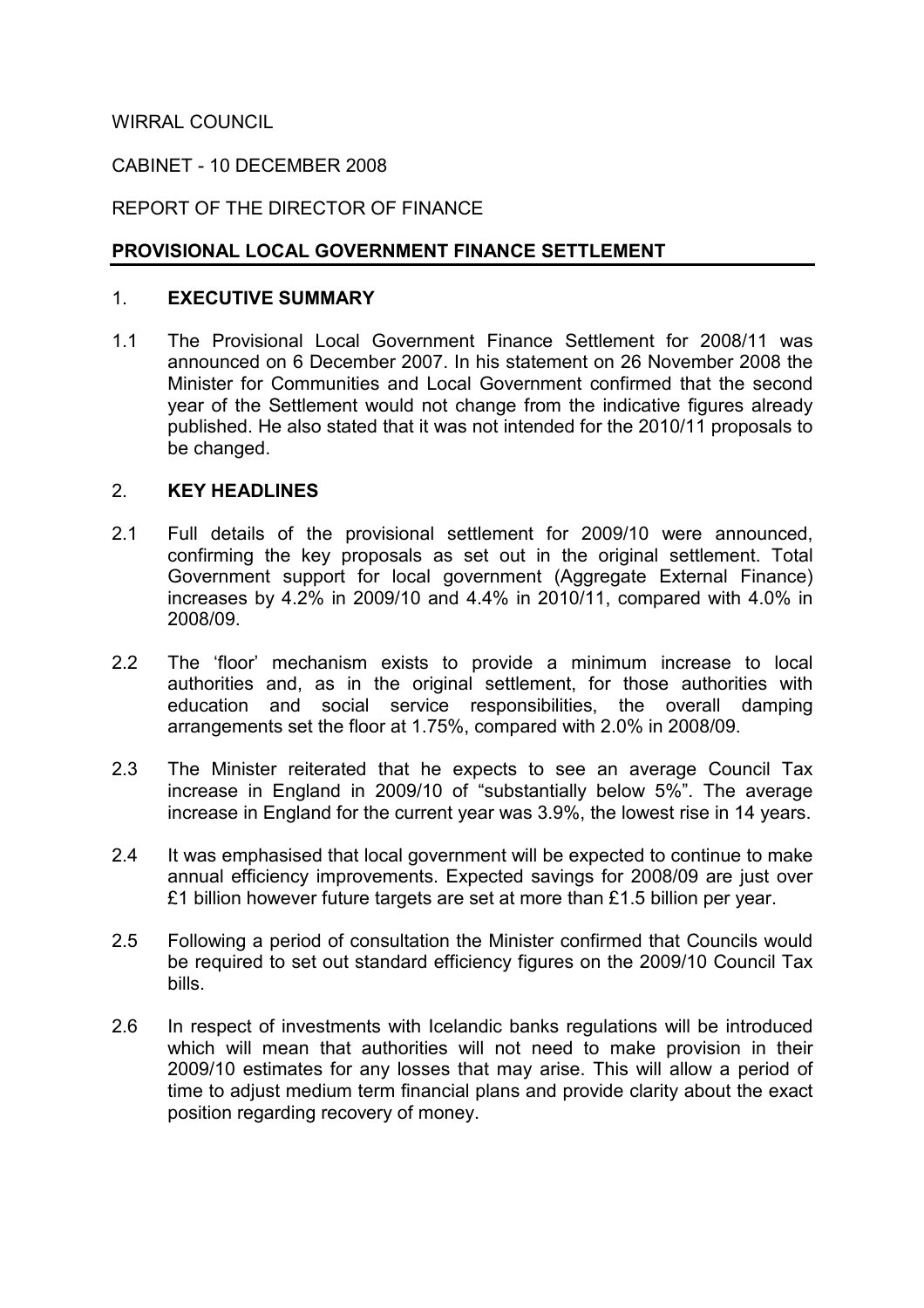## 3. THE FOUR BLOCK MODEL

- 3.1 The Formula Grant is determined using a 'four block model' as follows:-
	- Relative Needs Block This block is based upon formulae that cover seven different blocks and is designed to reflect the relative needs of individual authorities in providing services.
	- Relative Resources Block This is a negative figure, which takes account of the fact that areas that can raise more income locally require less support from Government to provide services. It seeks to recognise the differences in the local income that individual Councils have the potential to raise.
	- Central Allocation Once the Relative Needs and Relative Resources have been taken into account, the Government distributes the balance of the overall grant available to local authorities on a per capita basis.
	- Floor Damping Block The mechanism for damping grant changes seeks to provide authorities with a minimum year on year grant increase.
- 3.2 Wirral will receive the following Formula Grant allocated over components:-

| Components                 | 2009/10   | 2010/11   |
|----------------------------|-----------|-----------|
|                            | £ million | £ million |
| <b>Relative Needs</b>      | 125.4     | 128.5     |
| <b>Relative Resources</b>  | $-25.3$   | $-25.1$   |
| <b>Central Allocation</b>  | 60.2      | 61.8      |
| <b>Floor Damping</b>       | $-7.6$    | $-7.3$    |
| <b>Total Formula Grant</b> | 152.7     | 157.9     |

#### 4. FORMULA GRANT COMPARISON

4.1 The following table compares each year with the preceding year's adjusted formula grant allocation. The minimum increase, represented by the floor mechanism, has been set at 1.75% and 1.5% for the two years.

| Authority           | 2009/10  | 2010/11  |
|---------------------|----------|----------|
|                     | % change | % change |
| England (all)       | 2.8      | 2.6      |
| Met Districts (all) | 2.9      | 2.6      |
| Knowsley            | 1.8      | 1.5      |
| Liverpool           | 1.8      | 1.5      |
| Sefton              | 2.7      | 2.4      |
| St. Helens          | 3.5      | 2.8      |
| Wirral              | 3.7      | 3.4      |

4.2. The increase for Wirral compares favourably with the national position, Metropolitan average and other Merseyside authorities.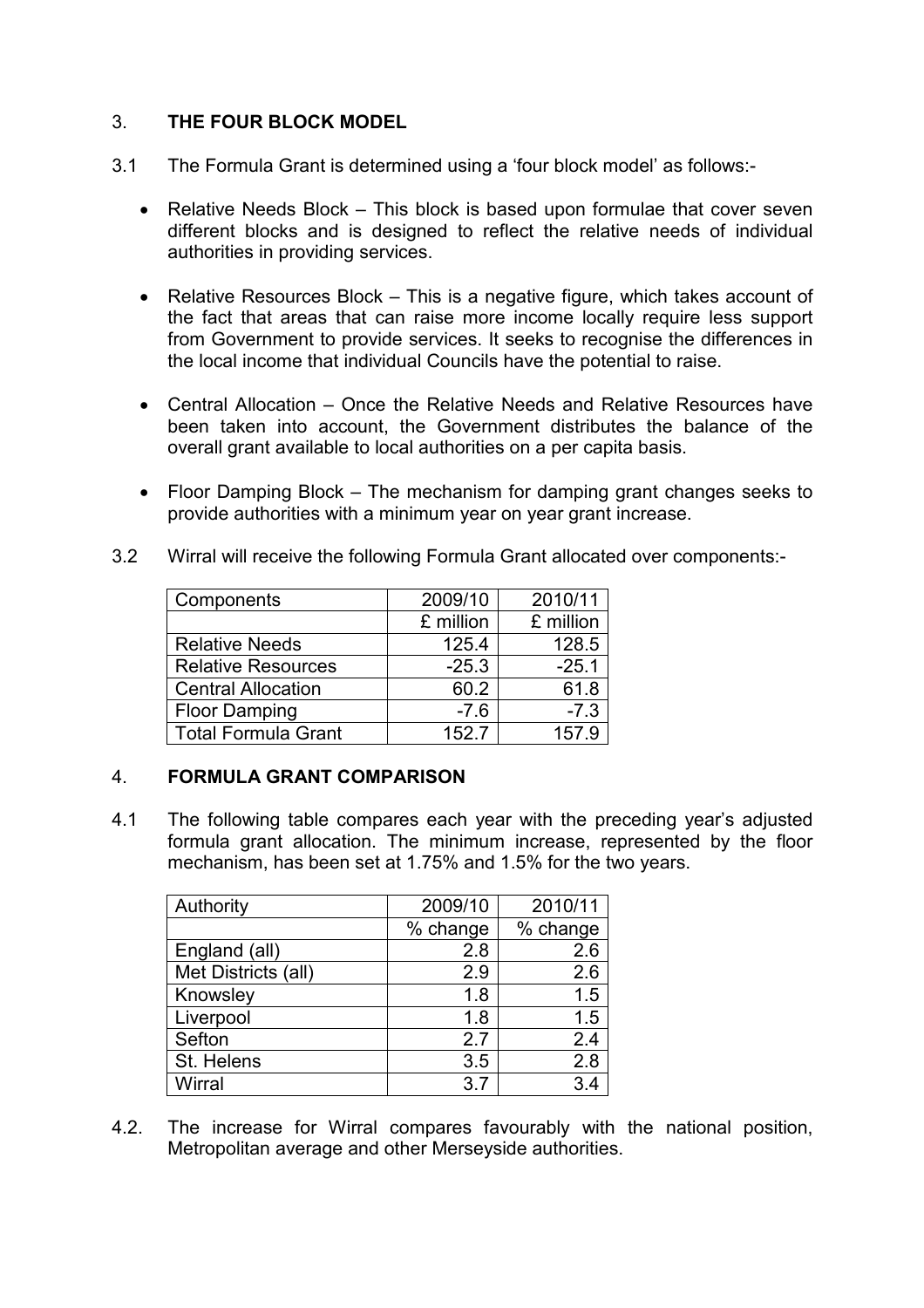### 5. OTHER GRANTS

5.1 Members will be aware that a number of specific grants transferred into the Area Based Grant (ABG) with effect from 1 April 2008. Comprehensive information regarding the level of specific grants and ABG is still awaited from various Government departments. However, one significant change that has been notified is that the Supporting People Grant of £10.3 million is not being transferred into the ABG in 2009/10 being classed as a non-ringfenced specific grant for that year, and is to be transferred into ABG in 2010/11.

# 6. DEDICATED SCHOOLS GRANT

6.1 Since 2006/07 most school funding has been in the form of a ringfenced grant, the Dedicated Schools Grant (DSG). The provisional Dedicated Schools Grant for the next two years has been announced as:

| 2009/10 | £188.275m |
|---------|-----------|
| 2010/11 | £194.548m |

This represents an increase from those figures reported to Cabinet on 21 February 2008 of £0.5 million and £0.6 million respectively. The DSG is however subject to change to reflect a later pupil count and authorities with falling school roles will therefore receive a reduced allocation from that announced. Consequently these figures should be treated with an element of caution.

#### 7. CAPPING

71. The Government has indicated that it expects Council Tax increases to be substantially below 5%. Capping powers will be used to protect Council Taxpayers from excessive increases.

# 8 CONSULTATION

- 8.1 The Provisional Formula Grant Settlement is subject to consultation closing on 7 January 2009. No formal date has been given for the release of the Final Settlement although this is likely to be late January 2009.
- 8.2. As in previous years where there have been no changes to the formulae, Ministers will not meet with individual local authorities' delegations during consultation. However, delegations from the various Local Authority Associations and Special Interest Groups e.g. SIGOMA may make representations on behalf of their members.
- 8.3 The Government would however welcome written responses from individual authorities. Given that the settlement was unchanged it is recommended that Wirral should respond to the effect that:-
- 8.4 Wirral welcomes the opportunity to comment on the Formula Grant Distribution consultation paper.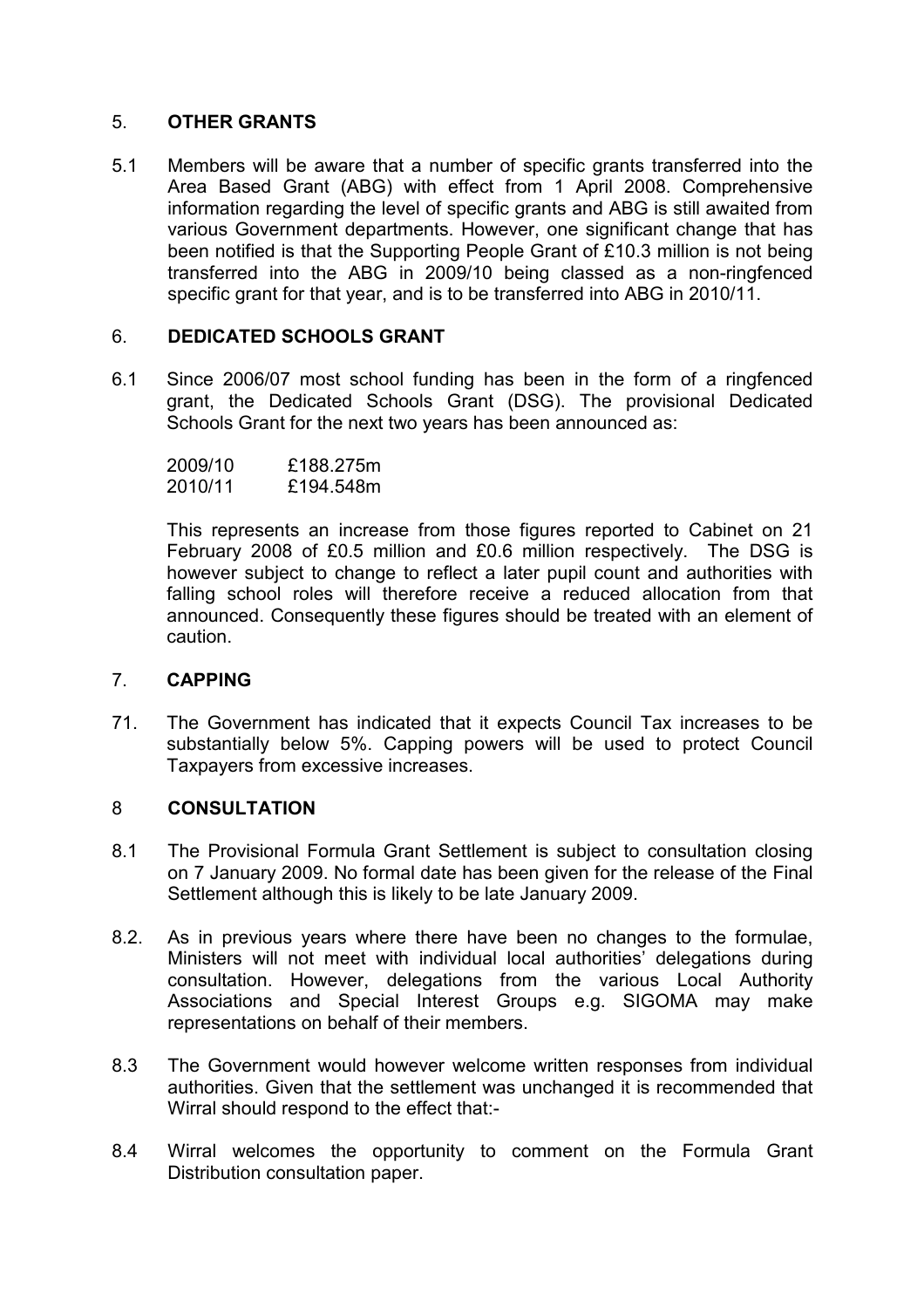Equalisation is considered to be a necessary and essential part of any local government finance distribution system and the increase in the Relative Needs and Relative Resources blocks is welcomed. We would wish to see the Government continuing to increase the proportion of overall funding that is given to relative needs to ensure that resources are directed according to those assessed needs.

 We support the concept of a balance between stability through the damping mechanism, and the funding of agreed needs, but believe this must be kept under review in future funding periods. Authorities with funding above the floor only receive 27% of the funding above the 1.75% threshold. As a result improvements that have been made to the funding formula are, to an extent negated, by this level of scaling.

 We express disappointment that the Government has confirmed that standard efficiency figures will have to be included on the 2009/10 Council Tax bills.

8.5 A response to the consultation on the inclusion of efficiency information on Council Tax bills was agreed by Cabinet on 16 October 2008.

## 9. FINANCIAL IMPLICATIONS

9.1. The financial implications are as stated throughout the report. The Final Local Government Finance Settlement is expected in late January 2009.

### 10. STAFFING IMPLICATIONS

10.1. There are none arising from this report.

# 11. EQUAL OPPORTUNITIES IMPLICATIONS

11.1. There are none arising from this report.

# 12. LOCAL AGENDA 21 IMPLICATIONS

12.1. There are none arising from this report.

#### 13. PLANNING IMPLICATIONS

13.1. There are none arising from this report.

# 14. COMMUNITY SAFETY IMPLICATIONS

14.1. There are none arising from this report.

# 15. HUMAN RIGHTS IMPLICATIONS

15.1. There are none arising from this report.